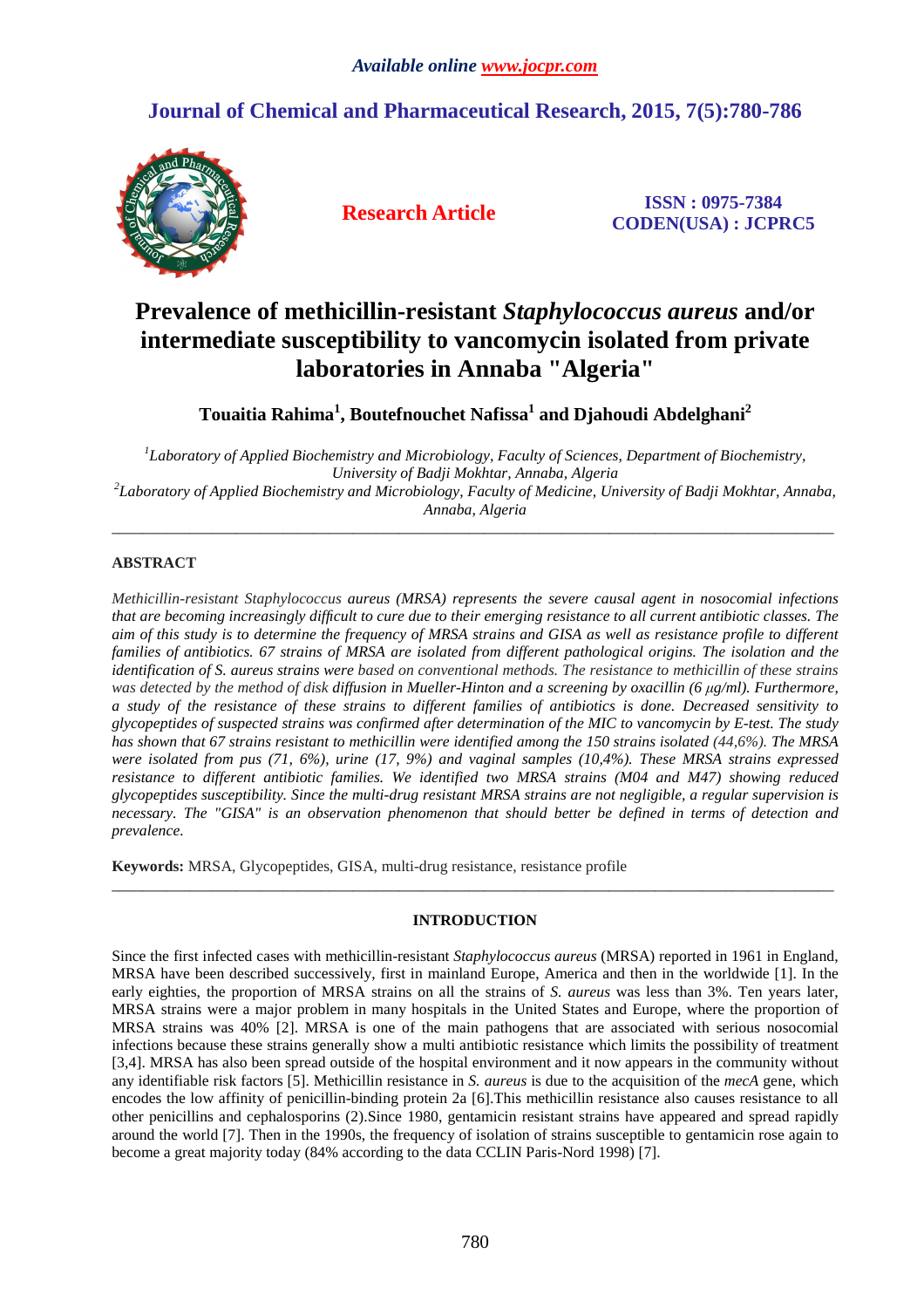Finally, since the late of 90s, strains with intermediate susceptibility to glycopeptides (GISA) appeared and became emerging [8].This study aims to determine both the frequency of MRSA and GISA strains isolated and characterize their phenotypes of resistance to other antibiotics.

*\_\_\_\_\_\_\_\_\_\_\_\_\_\_\_\_\_\_\_\_\_\_\_\_\_\_\_\_\_\_\_\_\_\_\_\_\_\_\_\_\_\_\_\_\_\_\_\_\_\_\_\_\_\_\_\_\_\_\_\_\_\_\_\_\_\_\_\_\_\_\_\_\_\_\_\_\_\_*

#### **EXPERIMENTAL SECTION**

#### *Bacterial strains :*

A total of 150*S.aureus* were collected from different pathological origins (pus, urine, vaginal sample) of community infections in Annaba which were isolated between 2010 and 2012.Each strain was cultured on agar Chapman and incubated at 36 ° C for 18 to 24 hours.

#### *Identification of the species S. aureus:*

The identification of the species *S.aureus* was based on the following microbiological tests: microscopic observation in the fresh state and after Gram staining, the catalase, fermentation of mannitol, coagulation of rabbit plasma test and the API Staph system.

#### *Antibiotic susceptibility test:*

Antibiotic resistance was determined by the disk diffusion method (Bio-Rad, France) in Mueller-Hinton agar(Bio-Rad) according to the recommendations outlined by the CA-SFM 2013 (Comité de l'Antibiogramme de la Société Française de Microbiologie).

The tested antibiotics were: Penicillin G (PG-6µg), Oxacillin (Ox-5µg), Cefoxitin (FOX-30 µg), Gentamicin (GM-15µg), Tobramycin (TOB-6 µg), Amikacin (AK-30 µg) Kanamycin (K-30UI ), Tetracycline (TE-30µg), Lincomycin (MY-15 µg), Erythromycin (E-15µg), Pristinamycin (PR-15 µg) Chloramphenicol (C-30µg), Ofloxacin (OFX-5µg), Fusidic acid (FA-10 µg), Vancomycin (VA-30µg), Teicoplanin (TEC-30 µg), Rifampicin (RA-50µg), Minocycline (MH-30UI), Fosfomycin (FO-50 µg), Trimethoprim (W-5µg) and Trimethoprim-sulfamethoxazole (cotrimoxazole) (SXT-1.25 / 23.75 µg ).

#### *Phenotypic detection of methicillin resistance:*

#### *Method of oxacillin disk diffusion:*

An oxacillin disk (1ug) was applied on a MH agar supplemented with 2% NaCl for the detection of MRSA according to the directives of CLSI 2012[9].After incubation at 36 ° C for 24 hours, strains were considered resistant if the inhibition diameter was  $\leq 10$  mm, intermediate if the diameter was 11-12 mm and sensitive for diameters  $\geq 13$ mm[10,11].

#### *Method of Cefoxitin disk diffusion:*

This method was performed by the use of cefoxitin disk (30ug) on MH agar. An inhibition zone≤ 21mm reads Methicillin resistance and a diameter  $\geq$  22mm indicates sensitivity[11].

#### *Oxacillin screening Test:*

A 10 µl of bacterial suspension prepared at 0.5 McFarland was inoculated by spot onto Muller-Hinton agar containing 4% NaCl and 6µg/ml oxacillin and incubated at 36 ° C for 24 hours. The growth of more than a colony is sufficient to determine methicillin resistance [12,13,14].

Two reference strains (*S. aureus* resistant to methicillin ATCC 43300) and (*S. aureus* sensitive to methicillin ATCC 25923) were used to control quality of susceptibility testing.

#### *Detection of MLSb resistance:*

To identify the MLSBi phenotype, the D-test was performed. A lawn culture of the isolate which was adjusted to 0.5 Mc farland's concentration was made on a Mueller Hinton agar plate and discs of clindamycin (2µg) and erythromycin (15µg) were placed at a distance of 15mm (edge to edge) as per the CLSI recommendations 2009, along with routine antibiotic susceptibility testing.

D Positive (iMLSB Phenotype): Inducible resistance to clindamycin was manifested by flattening or blunting of the clindamycin zone adjacent to the Erythromycin disc, giving a D shape

#### *Determination of vancomycin MIC by E-test:*

The selection of strains with reduced susceptibility to glycopeptides and confirmation of this reduction were performed according to the recommendations of CA-SFM 2013.After incubation for 24 or 48 hours depending on the composition of the medium, the MIC value corresponded to the intersection of the two ellipses where the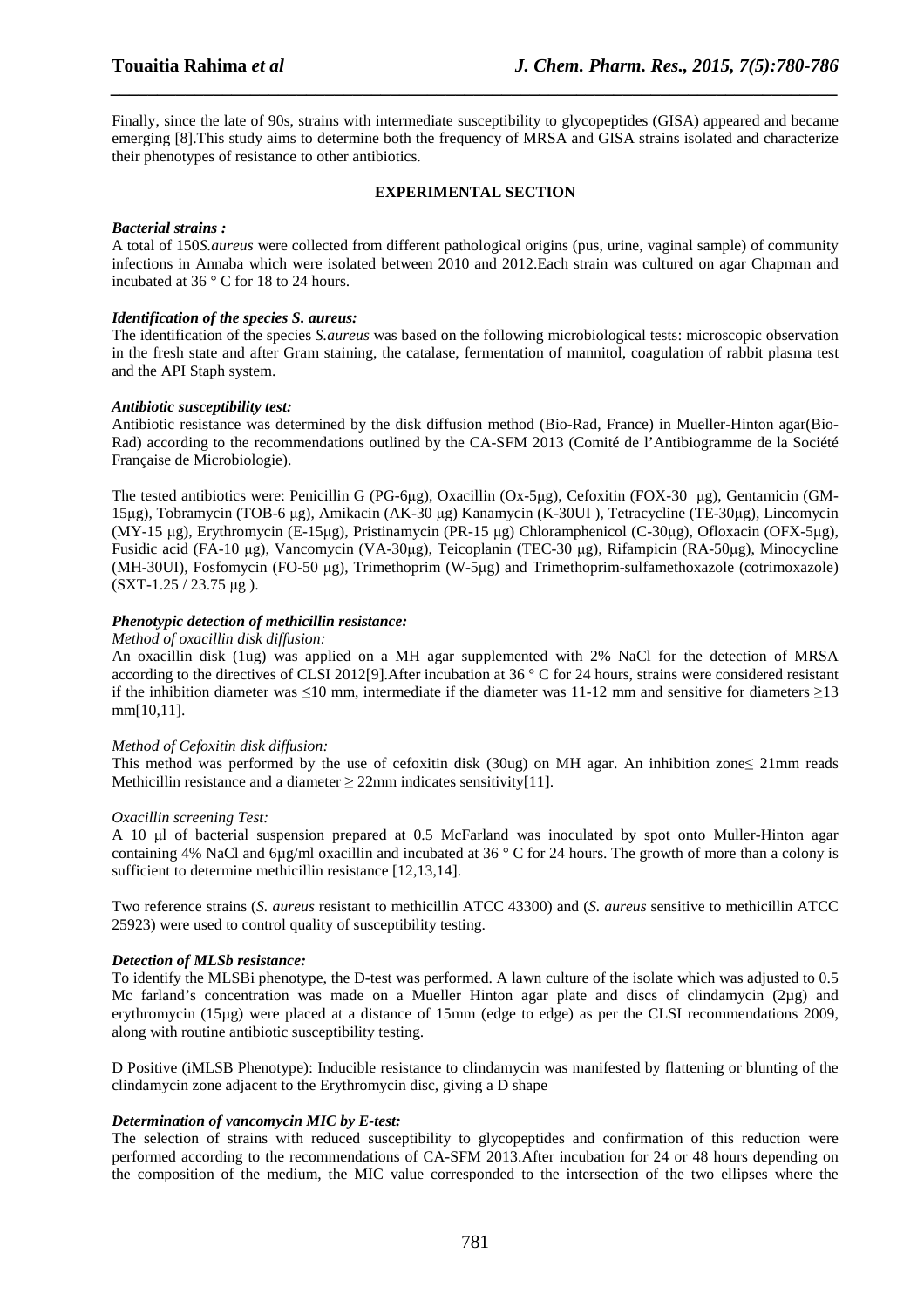inhibition of growth was completed. The presence of microcolonies within the ellipse must be considered. This phenomenon is mostly observed with heterogeneous resistance to vancomycin. A strain *S. aureus* ATCC 25923, susceptible to glycopeptides was used as a negative control and a laboratory strain of *Enterococcus gallinarum* resistant to glycopeptides was used as a positive control [15,16].

*\_\_\_\_\_\_\_\_\_\_\_\_\_\_\_\_\_\_\_\_\_\_\_\_\_\_\_\_\_\_\_\_\_\_\_\_\_\_\_\_\_\_\_\_\_\_\_\_\_\_\_\_\_\_\_\_\_\_\_\_\_\_\_\_\_\_\_\_\_\_\_\_\_\_\_\_\_\_*

The strain was categorized as sensitive if MIC value was less than or equal to 4 µg/ml, intermediate for MIC values ranging  $4 <$  MIC  $\leq$  8 µg/ml and resistant for MIC values greater than 8 µg/ml

#### **RESULTS AND DISCUSSION**

Among 150 strains of *S. aureus*;67strains (44, 6%) were MRSA, forty-eight (71.6%) MRSA were isolated from pus, 12 strains (17.9%) from urine and 7 strains (10, 4%) from vaginal specimens.

Among 67 strains of MRSA which were obtained from patients of determined age: 52 (77.6%) were isolated from patients aged between 18 and 65 years, 15 (22.3%) from children aged between 1 year old to 17 years. Most strains were isolated from males patients 48 (71, 6%).

The percentage of antibiotic resistance of the 67 MRSA tested are reported in Table 1.(The strains with intermediate susceptibility were considered resistant to antibiotics in the expression of results:  $I = R$ ).

| <b>ATB</b>                                 | <b>Resistant MRSA %</b> | sensitive MRSA % |
|--------------------------------------------|-------------------------|------------------|
| Oxacillin                                  | 100                     |                  |
| Penicillin                                 | 100                     |                  |
| Cefoxitin                                  | 100                     | $^{(1)}$         |
| Gentamicin                                 | 22.3                    | 77,6             |
|                                            | 59,7                    | 40.2             |
| Tobramycin                                 | 100                     | $\Omega$         |
| Kanamycin                                  | 34.3                    | 56,6             |
| Amikacin                                   | 46,2                    | 53,7             |
| Erythromycin                               | 4,4                     | 95.5             |
| Pristinamycin                              | 09                      | 92               |
| Lincomycin                                 | 68.6                    | 31,3             |
| Ofloxacin                                  | 32,8                    | 67,1             |
| Rifampicin                                 | 74,6                    | 25.3             |
| Minocycline                                | 83.5                    | 16,4             |
| Tetracycline                               | 12                      | 88               |
| Chloramphenicol                            | 34.3                    | 65.6             |
| Fosfomycin                                 | 46,2                    | 53,7             |
| Trimethoprim                               | 46,2                    | 53,7             |
| Trimethoprim-sulfamethoxazole Fusidic acid | 65,6                    | 34.3             |

#### **Table 1: Percentage of antibiotic resistance**

To characterize more precisely the set of MRSA strains studied, we analyzed their phenotype of resistance to aminoglycosides and macrolides.

The study of resistance phenotypes of our MRSA to aminoglycosides showed three types; involving three inactivating enzymes (Table 2).All MRSA strains were resistant to kanamycin. 23 strains (34.3%) had a phenotype K, due to the production of the enzyme-Aminoglycoside phosphotransferase APH (3 ')-III. 26 (38.8%) were resistant to kanamycin and tobramycin, KT is the phenotype expressed by the production of the enzyme-Aminoglycosides nucleotidyltransferases ANT (4 ') (4''),while 16 strains (23.8%) expressed the KTG phenotype and were resistant to the three antibiotics (kanamycin, tobramycin, gentamicin) due to the bifunctional enzyme APH (2'') - Aminoglycosides acetyltransferases AAC (6 ')[17].

| Kanamvcin | Tobramvcin | <b>Gentamicin</b> | <b>Mechanism Inferred</b> | $MRSA (%) n=67$ |
|-----------|------------|-------------------|---------------------------|-----------------|
|           |            |                   | Sensitive                 |                 |
|           | v.         |                   | $APH(3')-III$             | 23(34,3)        |
|           |            |                   | ANT $(4') (4'')$          | 26(38,8)        |
|           |            |                   | $APH(2'')-$ AAC $(6')$    | 16(23.8)        |

About macrolides (Table 3), it is noted that 31 strains (46.2%) were resistant to erythromycin. The MLSb phenotype involves cross-resistance to macrolides, lincosamides and streptogramin B by methylation of 23S ribosomal RNA. The phenotype MLSb can be induced by erythromycin in which case an antagonism between erythromycin and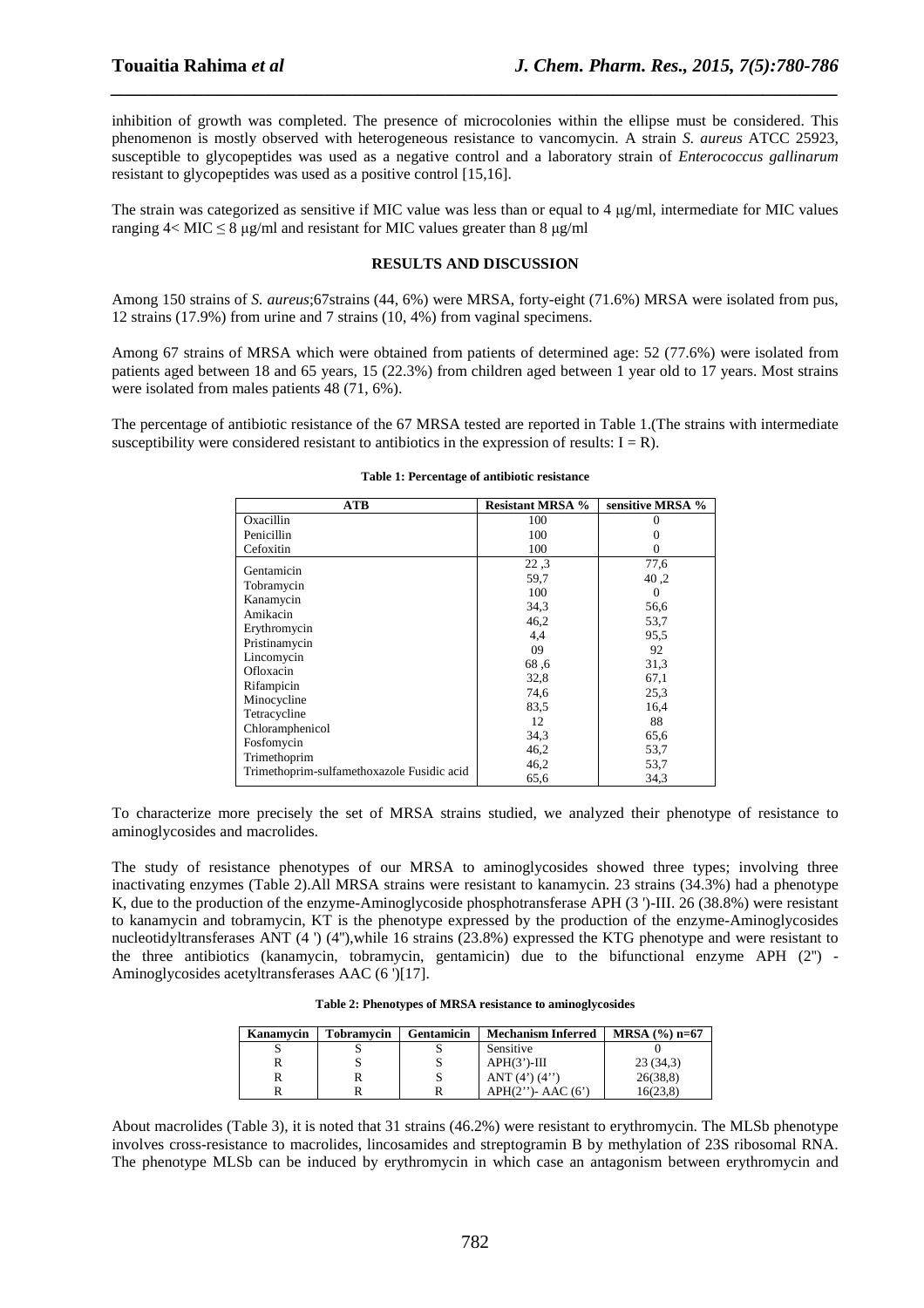clindamycin can be observed; it is the case of 27 (40.2%) MRSA strains. Resistance to erythromycin can also be expressed constitutively while also conferring resistance to clindamycin 05 strains (07.4%).

*\_\_\_\_\_\_\_\_\_\_\_\_\_\_\_\_\_\_\_\_\_\_\_\_\_\_\_\_\_\_\_\_\_\_\_\_\_\_\_\_\_\_\_\_\_\_\_\_\_\_\_\_\_\_\_\_\_\_\_\_\_\_\_\_\_\_\_\_\_\_\_\_\_\_\_\_\_\_*

| Ervthromvcin | Clindamvcin | Pristinamycin | mechanism Inferred | $MRSA (%) n=67$ |
|--------------|-------------|---------------|--------------------|-----------------|
|              |             |               | Sensitive          | 34(50.7)        |
|              |             |               | MLSB induct        | 27(40,2)        |
|              |             |               | MLSB constut       | 05(07.4)        |

| Table 3: Phenotypes of MRSA resistance to macrolides |  |
|------------------------------------------------------|--|
|------------------------------------------------------|--|

Analysis of the results showed that the most active antibiotic was pristinamycin (4.4%resistance) followed by lincomycin (9%) and chloramphenicol (12%).

According to the criteria of suspicion of reduced sensitivity to glycopeptides which are routinely determined by the agar diffusion method when:

- The diameter of the inhibition zone is <17 mm around the disc of one of the two glycopeptide,

- The diameter of the zone of inhibition around a disc of teicoplanin is lower by at least 3 mm for that of vancomycin

- Some colonies are present in the Zone of inhibition of one of the two glycopeptide

11 strains (16.5%) were suspicious beings GISA only two were confirmed after determination of the MIC of vancomycin. The population analysis showed that these two strains were heterogeneous-VISA (Figure 1).



**Figure1: Determination of vancomycin MIC by E-test** 

MRSA represents one of the most disturbing and the most consistent aspects in human infections. MRSA is, everywhere in the world, a major cause of nosocomial infections [18]with a recent community outreach [6,19,20].Treatment of these infections is becoming more difficult due to the emergence of multidrug-resistant strains [16,21]

The rate of MRSA isolated in our study was 44.6%; the prevalence was statistically higher than that of 32.7% obtained by Aouati et al [17] in university hospital Ben Badis Constantine and even higher than in another study at Charles Nicolle hospital in Tunisia (10%) [22]and that reported by Elazhari et al [5]in Casablanca (Morocco) (10%). In Africa the prevalence of MRSA is variable. It was 36% in Benin in 2006 before declining in 2008 with a rate of 14, 5%while in Algeria, the rate of MRSA is increasing with 4.5% in 2002 [23]33, 2% in 2004 [24], 45% in 2006 (25) and 52% in 2009 [26].

In France the rate of MRSA (32%) was observed by «le réseau des microbiolo-gistes Ile de France».The same observation is made by ColBVH «Collège de Bactériologie Virologie Hygiène des Hôpitaux» (30%), the network of Microbiology CCLIN Paris North during the investigation "multi-resistant bacteria" (33%) and ONERBA (35%) [27,28].

In the Algerian hospitals, Amazian et al [29] reported 18.6% a rate of compliance to hygiene rules lack of available devices for hand hygiene and insufficient knowledge of adequate hygiene practices, which could account for the important diffusion of MRSA

As a result, we can say that the eastern area of Algeria is at a level of some European countries such as: Greece (44%), Italy (38%), Spain (38%), Great Britain (44%) and Ireland (42%) [30].However, the rate of resistance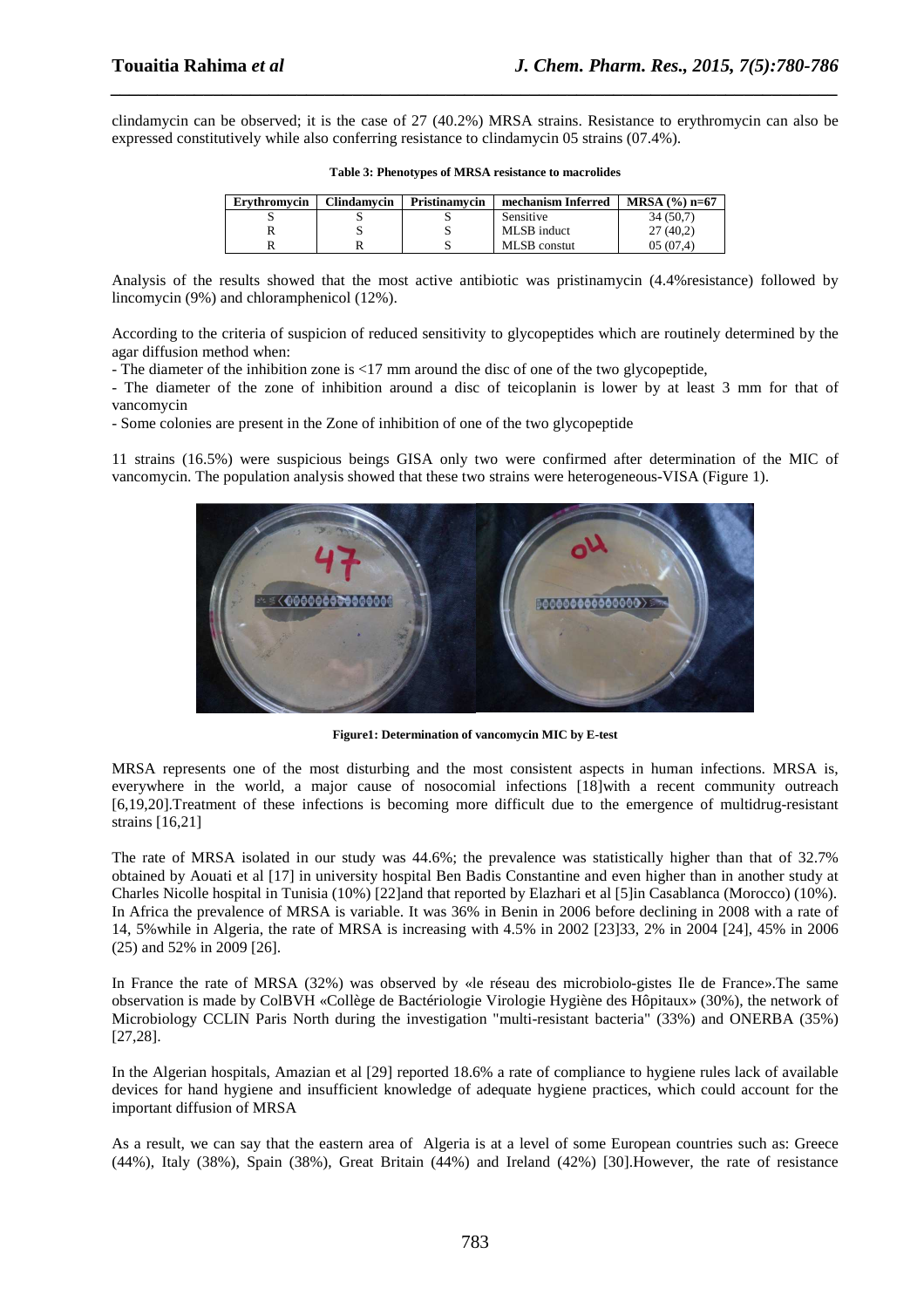remains lower than that in countries with high prevalence of MRSA such as USA and Senegal which have respective rates of 70% and 72% [31,32].

*\_\_\_\_\_\_\_\_\_\_\_\_\_\_\_\_\_\_\_\_\_\_\_\_\_\_\_\_\_\_\_\_\_\_\_\_\_\_\_\_\_\_\_\_\_\_\_\_\_\_\_\_\_\_\_\_\_\_\_\_\_\_\_\_\_\_\_\_\_\_\_\_\_\_\_\_\_\_*

Other European countries maintain a low prevalence of MRSA, such as Belgium (13%) and Germany (5%) [33], and even below the threshold for Holland, Denmark, Sweden and Finland [30]. This situation is explained by the importance of the commitment of hospitals in substantial programs of anti-MRSA [30,33]. These programs are developed and practiced for a long time; they concern the surveillance of nosocomial infections and their prevention, as better risk management of their occurrence and best control and use of antibiotics.

The rate of MRSA found in our study is influenced by the age of patients, where there is a prevalence of methicillin resistance among adults (77.6%), same results obtained by Garnier et al [34].

A predominance of MRSA in males was observed (71, 6%),this result agrees well with that (59%) found in a study in university hospital Mustapha Bacha in Algiers by Antri et al [35].

Our strains are essentially found in samples of pus (71.6%), however, other investigations have reported that a prevalence of MRSA in urine (61-64%) was much more important than that in blood cultures and pus[15].

The study of antibiotic susceptibility of 67 strains of MRSA determined that the rate of resistance to oxacillin, cefoxitin and penicillin G is of 100%, this rate is the same as that found by Rebiahi and al [26]. Several mechanisms of resistance of *Staphylococcus aureus* to antibiotics are known, but the resistance, the resistance by change in the molecular target of the β-lactam is the most common. The genetic cause is the production of a penicillin binding protein (PBP) additional, 2a PLP PLP or 2 ', characterized by a low affinity for the β-lactams, in contrast to the four PLP (1 to 4) that are naturally involved in the biosynthesis of peptidoglycan. The gene encoding the PLP 2a is the *mecA* gene, DNA additional fragment integrated in chromosome of methicillin resistant *Staphylococcus aureus*[3,16].

Other mechanisms of resistance much rarer have also been described, including:

- The hyperproduction of penicillinase: the strains called BORSA (borderline SA) do not have *mecA* gene. Inhibitors of penicillinases restore *in vitro* the activity of β-lactam antibiotics on these strains;

- Resistance by decreasing the synthesis and / or affinity of a PLP, the strains are referred to MODSA (Modified SA).A modification of the affinity of PLP1 and PLP2 raises the level of MIC, which are not changed in the presence of β-lactamase inhibitor;

- The resistance by production meticillinase or oxacillinase which favored as substrate methicillin and oxacillin [3,36,37].

Other resistances were detected: rifampicin (32.8%), ofloxacin (68.6%), fusidic acid (65.6%).

According to Siegel et al[38], the multidrug-resistant bacteria are defined as micro-organisms resistant to one or more classes of antibiotics. The analysis of resistance profile confirms the multiresistant nature of MRSA to different families of antibiotics [39].This multidrug resistance is due to the fact that MRSA strains are often resistant to aminoglycosides and macrolides. For aminoglycosides, the rate of MRSA resistant to gentamicin (KTG phenotype) found in our study was 22.3%.This resistance is higher, compared to the situation in Tunisia (18%) and France (10%) [15,28].This rate is less important compared to results of a study in Abidjan (77.6%) (1).The resistance to kanamycin and tobramycin is respectively 100% and 59.7%.These rates are higher than those found in Tunisia, where the resistance is respectively 78% and 21% [15].

We note that the rate of resistance to erythromycin is  $(46.2%)$ , comparable to that observed in a Tunisian study rate (49%) [15]. But it stills lower than that found in the USA (66%) [40].Furthermore, it should be noted that the low level of resistance to lincomycin (9%) in our study, is significantly lower than that reported by a Tunisian study (21%) [15].

The results show that 95.5% of MRSA strains are sensitive to pristinamycin, a rate comparable with that of 97% found by Leclercq et al [41].This frequency is also found in a study achieved by (ColBVH) «Collège de Bactériologie Virologie Hygiène des Hôpitaux» of France on strains of *S. aureus* isolated from blood cultures in 1999.This rate sensitivity has been reported in 1991 by the National Reference Center for Staphylococci (CNRS) [42],suggesting the absence of progression to resistance to this antibiotic. Pristinamycin remains therefore a good alternative for the treatment of MRSA infections.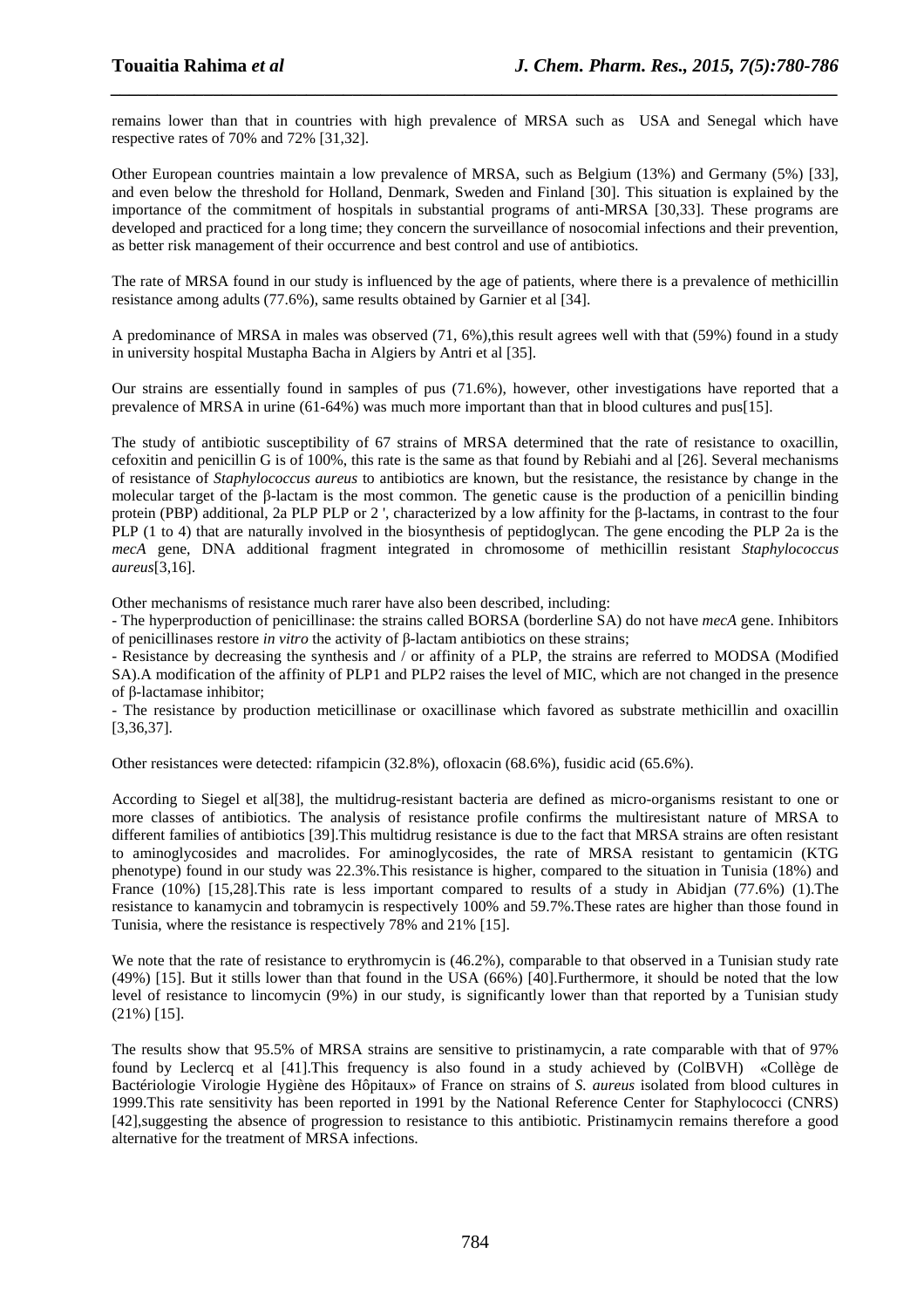The decreased susceptibility of *S. aureus* to glycopeptideis a topical problem. Various studies have reported the isolation of strains of *S. aureus* intermediate or resistant to these antibiotics [8,43].The first description of a strain of MRSA with reduced susceptibility to vancomycin (VISA) was in Japan in 1997 [8].These MRSA strains are susceptible to vancomycin (MIC 2-4 mg / L) but showed intermediate vancomycin subpopulations (MIC 6-8 mg /

*\_\_\_\_\_\_\_\_\_\_\_\_\_\_\_\_\_\_\_\_\_\_\_\_\_\_\_\_\_\_\_\_\_\_\_\_\_\_\_\_\_\_\_\_\_\_\_\_\_\_\_\_\_\_\_\_\_\_\_\_\_\_\_\_\_\_\_\_\_\_\_\_\_\_\_\_\_\_*

L).Subpopulations are present at low frequencies in the range of  $10^5 - 10^7$ , and can 't be identified with standard susceptibility testing [44].

The glycopeptide resistance in *S. aureus* could be linked to a variety of molecular mechanisms.[45;46,47]These strains have a thickened wall resulting from complex reorganization of peptidoglycan metabolism probably linked to mutations in multiple genes. This reorganization could prevent access of vancomycin to its target [48]. Another hypothesis non-exclusive is the hyperproduction of peptidoglycan precursors acting as decoys for glycopeptides [43,44].Isolation of strains of *S. aureus* resistant to vancomycin by horizontal transfer of *VanA* operon from *Enterococcus* was recently reported. This high-level resistance to vancomycin is now very limited [44,45].Now the great majorityof strains are hetero-GISA and the estimated prevalence in the United States is less than 2 %, however in Japan, Hiramatsu reported a frequency of 20% [49].A recent study in the Netherlands showed a prevalence of 7.6% of hetero-GISA [44,50].

In our study 11 strains were suspected to be VISA according to their resistance or susceptibility intermediate to vancomycin and teicoplanin. The confirmation of this reduced susceptibility by E-test vancomycin described two strains. After analyzing the subpopulation, these two strains were heterogeneous VISA (hetero-VISA) where there is a MIC subpopulation between 6 -8 mg / l for the two strains. A similar result was described in a Tunisian study but with homogeneous GISA [15].

#### **CONCLUSION**

This study showed that MRSA is a real health problem in our country. The prevalence observed is about 44.6%. We have also the problem of multidrug resistance, where a significant number of our strains showed resistance for aminoglycosides, macrolides and other antibiotics. Regarding the glycopeptides, the study shows that two strains were hetero-VISA. Careful monitoring may be useful to minimize the dissemination of strains with reduced susceptibility to glycopeptides.

#### **Acknowledgements**

This study was supported by grants from the Algerian Ministry of High Education and scientific research.

#### **REFERENCES**

[1]C Akoua-Koffi; N Guessennd; V Gbonon, H Faye-Ketté; M Dosso, *Med. Mal. Infect*., **2004**, 34, 132–136.

[2] M Hamze; F Dabboussi; W Daher; D Izard, *Pathol. Biol*.,**2003**, 51, 21-26.

[3]M Nour; M Mastouri; M Ben Nejma,*Pathol. Biol*.,**2005**, 53, 334-340.

[4] P Grohs . *Pathol Biol*., **2009**, 57 , 1–8.

[5] M Elazhari ; K Zerouali ; D Elhabchi ; N Cohen ; A Elmalki ; N Dersi ; M Hassar ; M Timinouni ; R Salie,*Rev. Tunis. Infect*., **2010**, 4, 134-140.

[6]MA Al- Rubaily and OM Khalil,*J. Med. Genet. Genomics*.,**2011**, 3, 41-45.

[7]H Aubry-Damon, P Legrand, C Brun-Buisson, A Astier, CJ Soussy, R Leclerq,*Clin.Infect. Dis*., **1997**, 25, 647– 653.

[8] K Hiramatsu; H Hanki; T Ino; K Yabuta; T Oguri; FC Tenover, *J. Antimicrob. Chemother*.,**1997**, 40, 135–136.

[9]Clinical and Laboratory Standards Institute: Methods for Dilution Antimicrobial Susceptibility Tests for Bacteria That Grow Aerobically. 9th edition, Clinical and Laboratory Standards Institute, Wayne, PA, USA, **2012** (CLSI publication M7-A9).

[10]MU Rasheed; Z Ahmed,*Asian. Paci. J. Tropic. Med*.,**2010,** 741-744.

[11]S Elhamzaoui; A Benouda; F Allali; R Abouqual; M Elouennass,*Med. Mal. Infect*., **2009**, 39, 891-895.

[12]KB Anand; P Agrawal; S Kumar; K Kapila, *Indian. J Med. Microbiol*.,**2009**, 27(1), 27-29.

[13]DF Brown; DI Edwards; PM Hawkey; D Morisson;GL Ridgway; KJ Towner et al, *J. Antimicrob. Chemother*.,**2005**, 56, 1000-1018.

[14]D Nizami ; O Burcin; GD Gulay; O Yusuf; D Cemil,*Indian. J. Med. Res*.,**2012**, 135, 389-396.

[15]M Mastouri; M Nour; M Ben Nejma; O Bouallague; M Hammami; M Khedher, *Pathol. Biol*., **2006**, 54, 33-36.

[16]F Hamdad; F Donda; G Laurans; B Canarelli; F Rousseau; M Biendo; D Thomas; F Eb, *Pathol. Biol*.,**2006**, 54, 447–452.

[17]H Aouati, N Arafa, K Benlabed, A Boulahrouf, S Bousseboua,*Rev. Tunis. Infect*., **2010**, 4, 129-133.

[18] R Sadsad; V Sintchenko; GD McDonnell;GL Gilbert,*PLoS One*., **2013**.